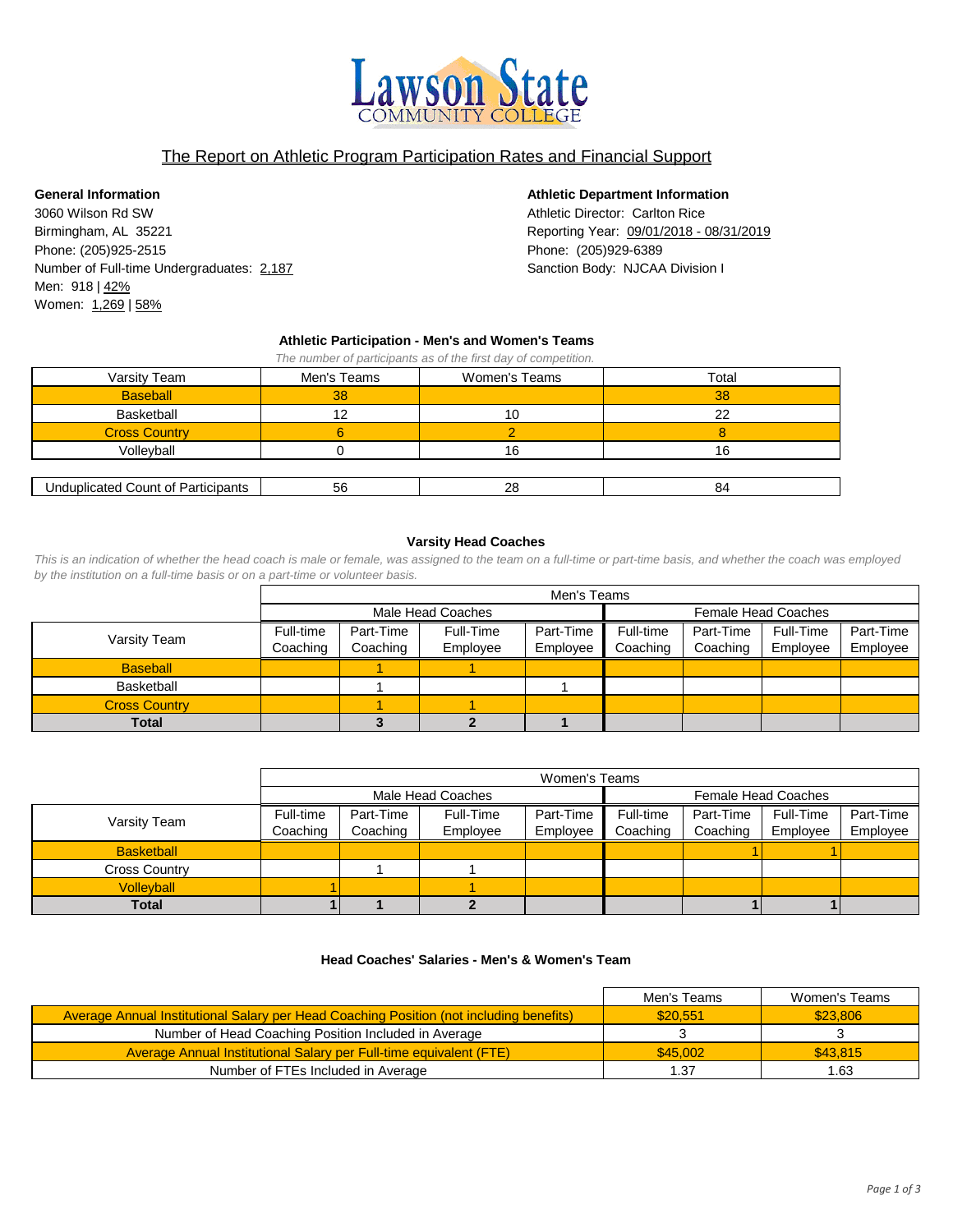

# The Report on Athletic Program Participation Rates and Financial Support

#### **Varsity Assistant Coaches**

*This is an indication of whether the assistant coach is male or female, was assigned to the team on a full-time or part-time basis, and whether the coach was employed by the institution on a full-time basis or on a part-time or volunteer basis.*

|                 | Men's Teams |           |                        |           |                                 |           |           |           |
|-----------------|-------------|-----------|------------------------|-----------|---------------------------------|-----------|-----------|-----------|
|                 |             |           | Male Assistant Coaches |           | <b>Female Assistant Coaches</b> |           |           |           |
| Varsity Team    | Full-time   | Part-Time | Full-Time              | Part-Time | Full-time                       | Part-Time | Full-Time | Part-Time |
|                 | Coaching    | Coaching  | Employee               | Employee  | Coaching                        | Coaching  | Employee  | Employee  |
| <b>Baseball</b> |             |           |                        |           |                                 |           |           |           |
| Basketball      |             |           |                        |           |                                 |           |           |           |
| <b>Total</b>    |             |           |                        |           |                                 |           |           |           |

|                   |           | Women's Teams          |           |           |           |                                 |           |           |
|-------------------|-----------|------------------------|-----------|-----------|-----------|---------------------------------|-----------|-----------|
|                   |           | Male Assistant Coaches |           |           |           | <b>Female Assistant Coaches</b> |           |           |
| Varsity Team      | Full-time | Part-Time              | Full-Time | Part-Time | Full-time | Part-Time                       | Full-Time | Part-Time |
|                   | Coaching  | Coaching               | Employee  | Employee  | Coaching  | Coaching                        | Employee  | Employee  |
| <b>Basketball</b> |           |                        |           |           |           |                                 |           |           |
| Vollevball        |           |                        |           |           |           |                                 |           |           |
| <b>Total</b>      |           |                        |           |           |           |                                 |           | 1         |

#### **Assistant Coaches' Salaries - Men's & Women's Team**

|                                                                                           | Men's Teams | Women's Teams |
|-------------------------------------------------------------------------------------------|-------------|---------------|
| Average Annual Institutional Salary per Assistant Coach Position (not including benefits) | \$16,156    | \$17,891      |
| Number of Assistant Coaching Position Included in Average                                 |             |               |
| Average Annual Institutional Salary per Full-time equivalent (FTE)                        | \$48,468    | \$35,782      |
| Number of FTEs Included in Average                                                        |             |               |

#### **Recruiting Expenses - Men's and Women's Teams**

*Recruiting expenses are all expenses an institution incurs attributable to recruiting activities. This includes, but is not limited to, expenses for lodging, meals, telephone use, and transportation (including vehicles used for recruiting purposes) for both recruits and personnel engaged in recruiting, and other expenses for official and unofficial visits, and all other expenses related to recruiting.*

|                   | Men's<br>l eams    | Women'r<br>l eams | Total             |
|-------------------|--------------------|-------------------|-------------------|
| t Spent<br>Amount | .250<br>n.<br>6h v | $-$<br>.750       | .000<br>. .<br>ФF |

#### **Operating (Game-Day) Expenses - Men's and Women's Teams**

*Operating expenses are all expenses an institution incurs attributable to home, away, and neutral-site intercollegiate athletic contests (commonly known as "game-day expenses"), for (A) Lodging, meals, transportation, uniforms, and equipment for coaches, team members, support staff (including, but not limited to team managers and trainers), and others; and (B) Officials.*

|                      |              | Men's Teams                 |                            | Women's Teams |                      |             |                                      |  |  |
|----------------------|--------------|-----------------------------|----------------------------|---------------|----------------------|-------------|--------------------------------------|--|--|
| Varsity Team         | Participants | <b>Expenses</b><br>Per Team | Average Per<br>Participant | Participants  | Expenses<br>Per Team | Participant | Average Per Total Operating Expenses |  |  |
| <b>Baseball</b>      | 38           | \$64,220                    | \$1,690                    |               |                      |             | \$64,220                             |  |  |
| Basketball           | 12           | \$34,759                    | \$2,897                    | 10            | \$31,443             | \$3,144     | \$66,202                             |  |  |
| <b>Cross Country</b> | 6            | \$8.625                     | \$1,438                    |               | \$2,875              | \$1,438     | \$11,500                             |  |  |
| Volleyball           |              |                             |                            | 16            | \$24,523             | \$1,533     | \$24,523                             |  |  |
| <b>Total</b>         | 56           | \$107,604                   |                            | 28            | \$58,841             |             | \$166,445                            |  |  |